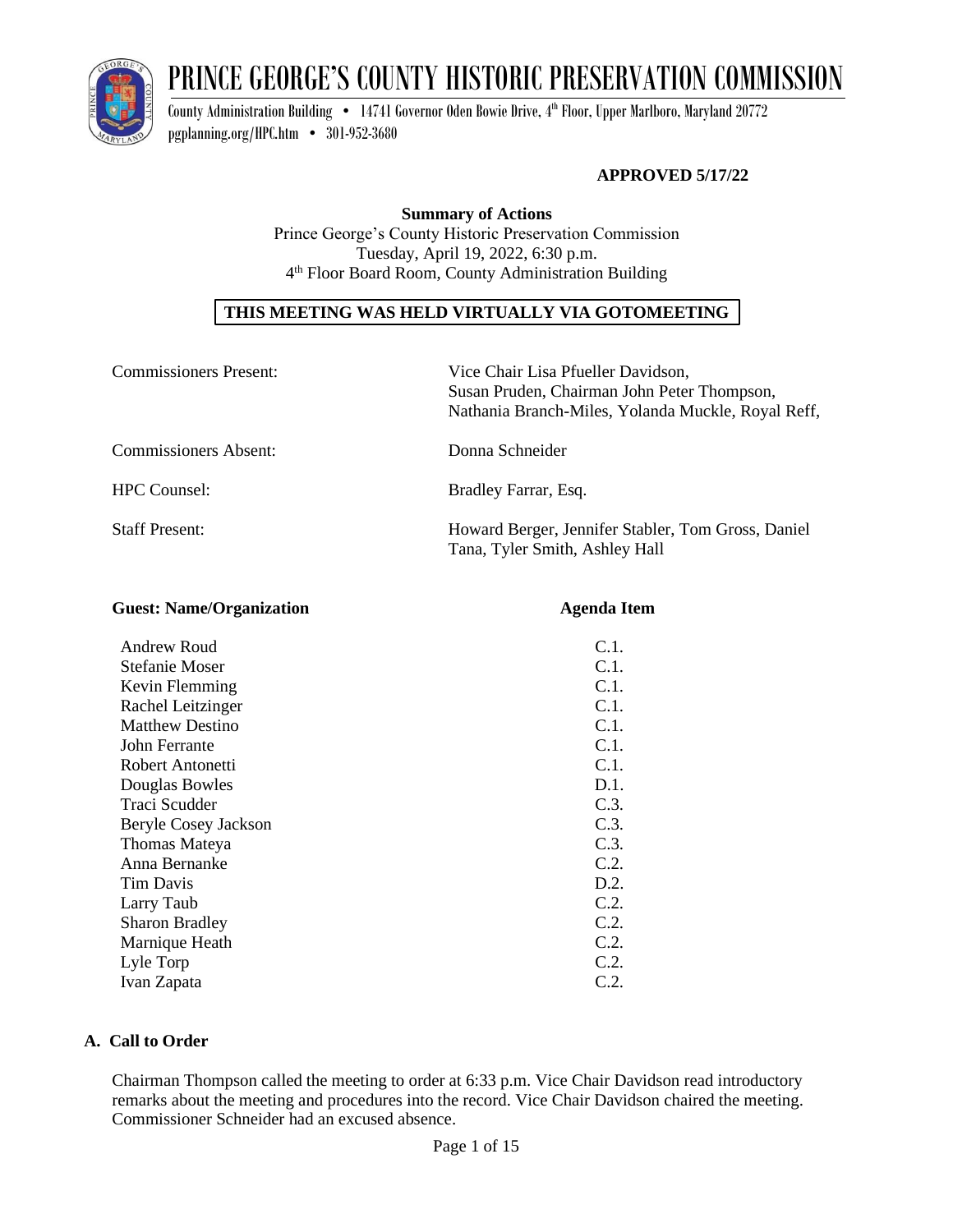# **B. Approval of Meeting Summary – March 15, 2022**

**MOTION:** Chairman Thompson moved to approve the March 15, 2022, meeting summary. The motion was seconded by Commissioner Pruden. The motion was approved by roll call vote and without objection  $(6-0)$ .

# **C. Development Referrals**

# **1. DSP-18034-02 Melford Town Center – Townhouse Architecture Amendment/AC-22001 (contains Melford & Cemetery, Historic Site 71B-016)**

Mr. Smith presented the staff report. The subject application proposes an amendment to previously approved DSP-18034 for the development of 249 townhouses for the inclusion of the builder's townhouse architecture; inclusion of two proposed recreational amenity areas; inclusion of parking calculations and tables; and miscellaneous updates to landscaping plan. The subject property is Zoned M-X-T. The subject application is adjacent to the Melford and Cemetery Historic Site (71B-016). Built in the 1840s, Melford is a 2½-story brick plantation house of side-hall-and-double-parlor plan. The house is distinguished by a twostory, semicircular bay and a parapeted, double chimney at the south gable end. Attached to the north gable end is a lower kitchen wing built of brick and stone. The interior exhibits fine Greek Revival-style trim. The house was built by Richard Duckett and later was home to three generations of the Hardisty family. The bay and chimney configuration makes Melford House unique in Prince George's County. The associated grounds include several early outbuildings and terraced gardens, and there is a Duckett family burial ground on a nearby knoll to the northwest. The property is also listed in the National Register of Historic Places. The Melford and Cemetery Historic Site Environmental Setting is comprised of two parcels. The parcel containing the house is adjacent to the subject proposal. The cemetery is on a separate parcel and is not included in this application. The applicant acquired title to the cemetery parcel in May 2018. Melford and Cemetery Historic Site is within the 2021 Preliminary Bowie-Mitchellville and Vicinity Master Plan area. It is a significant individual site closely tied with the area's agricultural history and is located in the center of the Melford development. The development of the Melford community has continued pursuant to its approved Conceptual Site Plans and subsequent development applications requiring HPC review of plans directly impacting the Historic Site. DSP-18034 proposed infrastructure only, and DSP-18034-01 revised the lot layout. The subject application contains the proposed architecture of the townhouses which will surround the Melford Historic Site to the South and East. Among those conditions approved by the District Council in its review of CSP-06002-01, the following are applicable to the subject detailed site plan application:

9. At the time of detailed site plan (DSP), the following design issues shall be addressed:

d. Applicable DSPs that may affect the historic vista of the Melford and Cemetery Historic Site (71B-016) shall demonstrate that any portion of a proposed building either partially or fully within the designated view corridors established in Conceptual Site Plan CSP-06002-01 comply with the height requirements for buildings within the view corridors set forth in the design guidelines.

e. Prior to approval of any DSPs that include any portion of the Melford and Cemetery Historic Site (71B-016) environmental setting and impact review area, the applicant shall demonstrate that the scale, mass, proportion, materials, and architecture for new construction in the proposed northwest and southwest neighborhoods appropriately relate to the character of the historic site.

COMMENT: The subject application includes the builder's architecture for the proposed townhouses including three townhouse models: Chelsea, Gramercy, and Greenwich.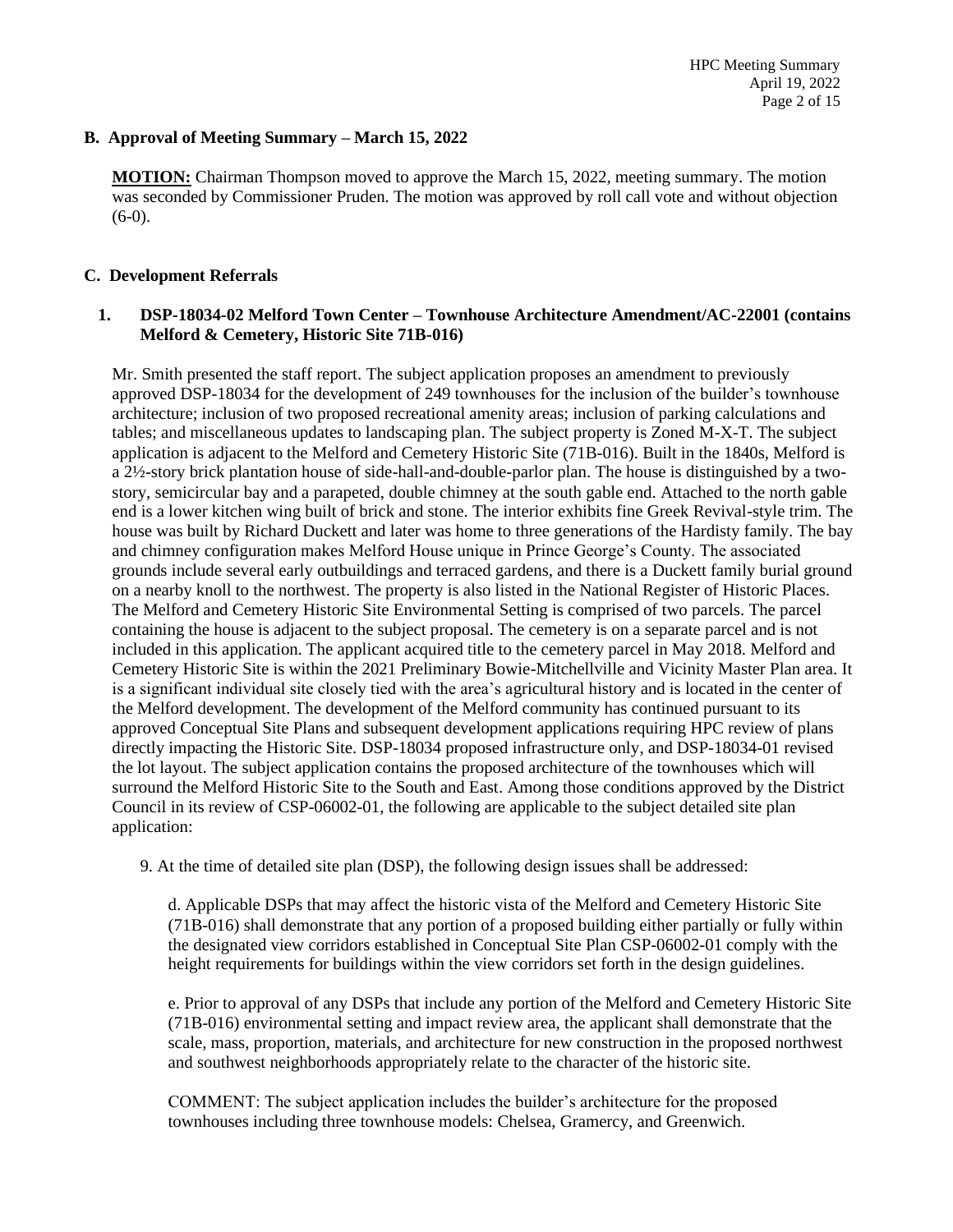15. In the detailed site plan for the development of the Melford Historic Site (71B-016), its outbuildings, and its cemetery, the proposed development shall be compatible in scale, design, and character with the existing historical and architectural character of the buildings. Sensitive and innovative site design techniques, such as careful siting, variation in orientation, roof shape, building materials, screening, landscaping, berming, and open space, should be incorporated into the proposal to minimize adverse impacts to the historic site.

COMMENT: The architecture for the townhouse units located to the south and east of the Melford House is included in the subject application. After consultation with staff, the town house architecture was revised to include full brick gables with a feature window on the front façade of 24' models rather than a windowless half-timbered gable treatment. End units 1, 13, 24, 25, and 59 will have side elevations of full brick and the side elevation windows will be trimmed. AC-18018 for a Section 4.7-1 Bufferyard, buffering between townhomes and a historic property with an environmental setting was revised (AC-18018-01) to reduce the length and height of the retaining wall; from a length of 551 linear feet to 175 linear feet and a maximum height of 8 feet to 4.5 feet. Additional plantings will provide additional screening between the Melford House and the adjoining town house development. Existing vegetation within the Melford House Environmental Setting will provide some screening of any new construction as well.

16. Prior to approval of any preliminary plan of subdivision or detailed site plan applications, the Historic Preservation Section shall certify that all quarterly reports have been received in a timely manner and that the Melford site is being properly maintained.

COMMENT: The most recent quarterly report was received by the Historic Preservation Section on March 10, 2022. This condition should be carried forward with all subsequent detailed site plan applications. Quarterly reports should be submitted until an adaptive reuse can be identified for the Melford House.

The subject application proposes the architecture for the townhouses to the south and east of Melford and Cemetery Historic Site (71B-016). The Historic Preservation Commission reviewed and recommended approval of the previous plan regarding infrastructure and lot layout. After consultation with staff the applicant arrived at an architectural scheme generally compatible with Melford House and Cemetery Historic Site.

The proposed architecture and revisions to the landscape plan proposed by the applicant will have no adverse impacts on Melford and Cemetery Historic Site (71B-016). Historic Preservation Staff recommended that the Historic Preservation Commission recommend to the Planning Board approval of DSP-18034-02 Melford Town Center with no additional conditions.

Mr. Robert Antonetti, the applicant's attorney, thanked staff for their assistance and indicated that the architecture shown in the application is in line with previous approvals. He indicated that he was available for questions.

**MOTION:** Commissioner Pruden moved that the HPC recommend to the Planning Board approval of DSP-18034-02 with the following condition:

• Label Lots 13 and 24, Block A; Lots 25 and 59, Block B; and Lot I, Block C as highly visible lots seen from the Historic Melford House that shall include a minimum of three standard features, in addition to a side elevation finished in full brick on the first and second stories including the gable.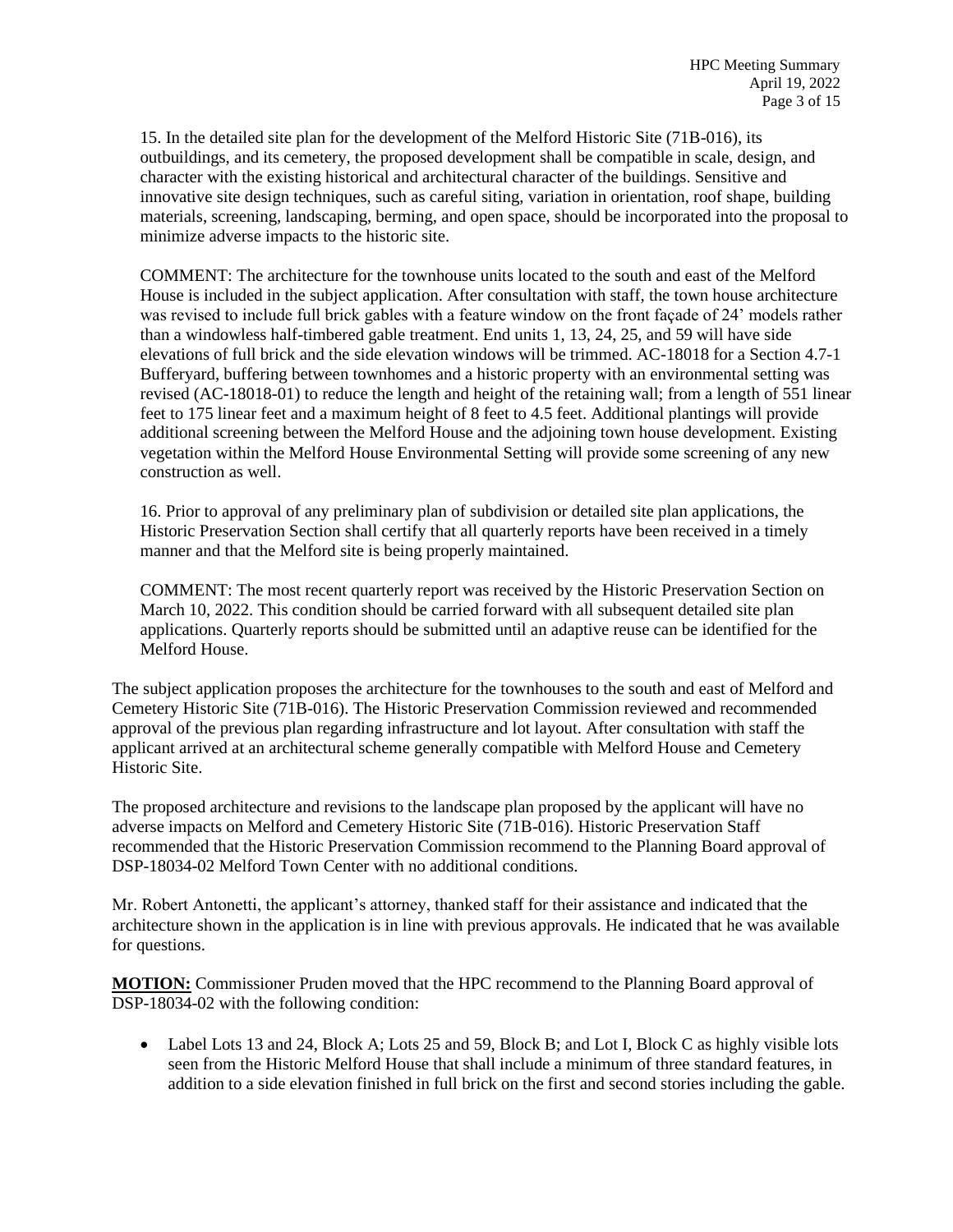Commissioner Reff seconded the motion. The motion was approved by roll call vote and without objection (5-0-1, Vice Chair Davidson voted "present").

# **2. 4-21047, Chance Academy (contains Fairview & Cemetery, Historic Site 71A-013)**

Mr. Berger presented the staff report. The subject application proposes a private school serving kindergarten through 12th grade for a maximum of 80 students. The subject Preliminary Plan of Subdivision application specifically addresses the provision of a formalized access easement from Fairview Vista Drive to accommodate the new use. The proposed school campus will include five additional buildings, surface parking, an amphitheater, play areas and a greenhouse.

Fairview (71A-013) is a stately Federal dwelling, built ca. 1800 by Baruch Duckett. Duckett willed the property to his son-in-law, William Bowie, whose descendants retained ownership and occupied the residence until at least 1978. Fairview, at one time, was one of the largest slave-holding plantations in the County. Oden Bowie (1826-1894) was a lieutenant in the Mexican War, served in the Maryland State Legislature, and was elected Governor of Maryland from 1869 to 1872. Bowie was instrumental in the construction of Pope's Creek Railroad through this part of Prince George's County and made Fairview stables an important name in the history of American horseracing.

The dwelling is a two-story, five-bay, central-passage building constructed of brick and clad with stucco. The house is covered with a gable roof, with stepped parapet end walls on either side of paired end chimneys. A single-story porch extends across both the front and rear elevations of the dwelling. The Fairview and Cemetery Historic Site (71A-013) is located within the 2021 Bowie-Mitchellville and Vicinity Master Plan area and is centrally located within the community of Fairwood. Fairview and Cemetery is closely tied to the area's agricultural history. From March 29 to April 5, 2021. A shovel test pit (STP) survey was conducted at 50-foot intervals across the 9.90-acre Environmental Setting of the Fairview Historic Site. The survey resulted in the identification of six archeological features representing potential outbuildings and yard deposits. These cultural features included three sub-plowzone brick rubble features that may be remnants of walls or outbuildings, a late-nineteenth to early-twentieth century trash midden, a stone boundary wall, and a dense, late-twentieth-century concentration of burned glass. The remainder of the property contained a light scatter of nineteenth and twentieth century material. The artifact deposits and features encountered are associated with the Fairview Historic Site and the occupation of the property by the Bowie family, their enslaved workforce and later, tenant farmers who worked the land and tended to the family's horses and livestock. The cultural deposits identified have the potential to yield significant cultural data regarding the development of the plantation core over time and the history of African Americans, preand post-emancipation, who worked on the property.

Subtitle 27-443(a)(2) requires a detailed site plan application for all private schools. As the new campus will be located entirely within the Environmental Setting of Fairview and Cemetery, the Historic Area Work Permit (HAWP) requirements outlined by Subtitle 29 will apply to the construction and future modifications of the proposed campus, as well as any modification to existing historic features within the Environmental Setting. Through the Preliminary Plan of Subdivision, the HPC can review the lotting pattern and orientation of the buildings. In this case, the Preliminary Plan does not propose the creation of new lots but formalizes access to the existing 9.90-acre parcel and creates a single lot. Architectural compatibility of the proposed structures within the Environmental Setting will be reviewed by the HPC at the time of Detailed Site Plan. Review of architectural compatibility will include consideration of the size, scaling, mass, architecture, and materials, as well as the lighting and landscaping of the proposed campus buildings. The archeological survey of the 9.90-acre Environmental Setting of the Fairview Historic Site (71A-013) resulted in the identification of cultural deposits and landscape features associated with the occupation of the Fairview mansion. The survey was conducted to assist the current owner of the property in siting structures for a proposed school on the site. This report recommends mitigation excavations on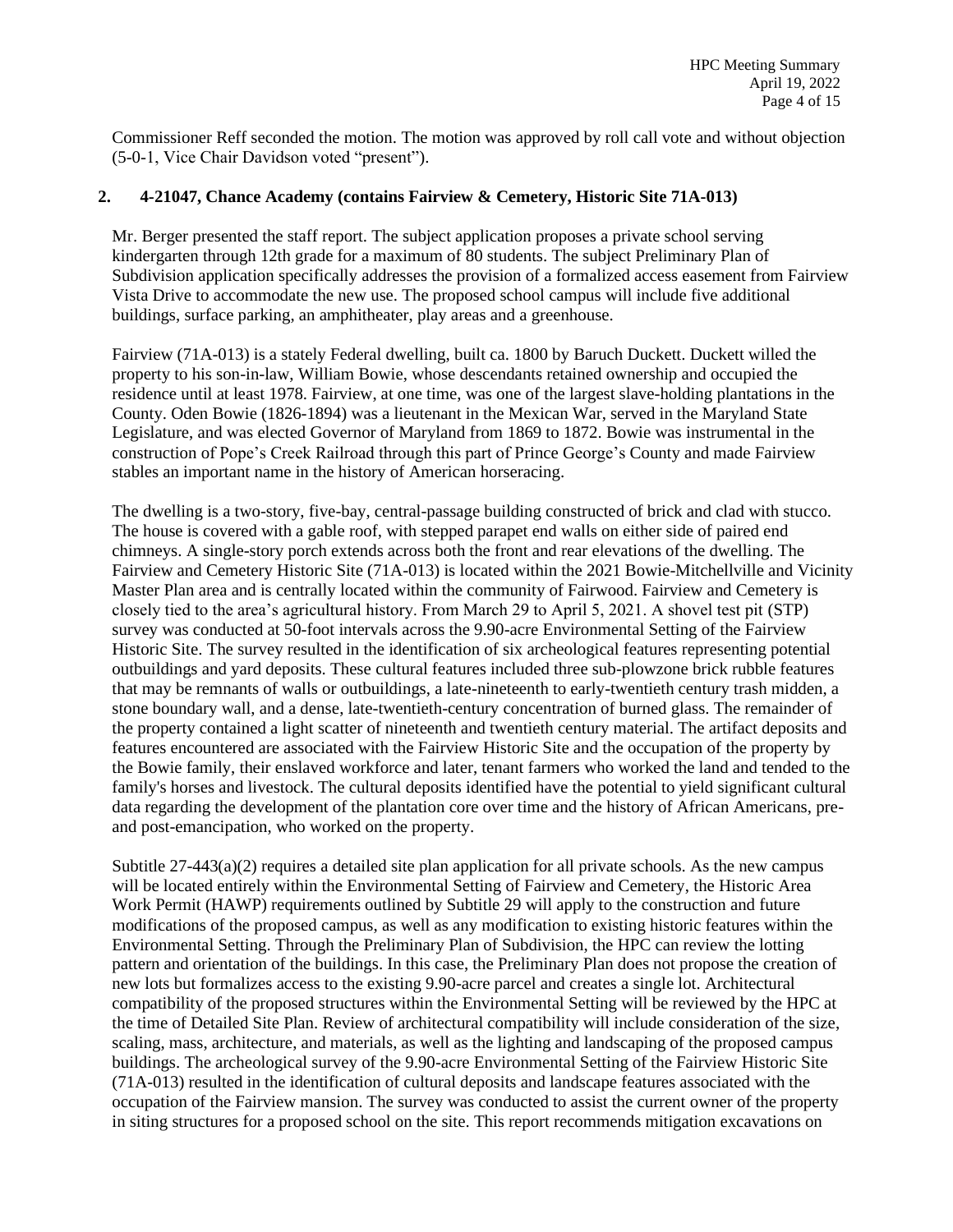Features 1, 2, 4, and 6 prior to any construction activities if those features will be impacted. It is recommended that the historic terracing on the south side of the house be avoided, along with tree stands. Additional investigations are recommended if any of the areas where intact features were identified will be impacted by school construction. Remote sensing is recommended on features identified in the plantation core if those areas will be impacted. No additional investigations were recommended in areas containing non-contributing archeological features or in areas to the north of the tree-lined yard edge and south of the landscaped terraces. The 2021 Bowie-Mitchellville and Vicinity Master Plan includes goals and policies related to historic preservation. However, the goals and policies are not specific to the subject site; Historic Preservation Section staff determined the proposed school campus will adequately acknowledge the agricultural history and landscape of the Historic Site. The construction of the campus and future modifications within the Environmental Setting of Fairview and Cemetery will require obtaining approved HAWPs. Applications for HAWPs will be reviewed by the HPC and/or Commission staff.

Historic Preservation Section staff recommended that the HPC recommend to the Planning Board approval of 4-21047, Chance Academy, with the following conditions:

1. At the time of Detailed Site Plan:

a.) The architecture of proposed new construction, lighting, and landscaping for the proposed campus will be reviewed by the Historic Preservation Commission for architectural and archeological compatibility with Fairview Historic Site.

b.) If features 1, 2, 4, and 6 identified in the Phase I archeological survey will be affected by future development, Phase II and/or Phase III archeological investigations will be required. Remote sensing will be required in any of the areas where intact features were identified will be impacted by construction.

c.) All future modifications, including but not limited to new construction, lighting, and major landscaping projects within the Environmental Setting of Fairview and Cemetery, will require approval through the Historic Area Work Permit process. All future rehabilitation or restoration of existing historic features within the Environmental Setting will also require approval through the Historic Area Work Permit process.

Mr. Larry Taub, the applicant's attorney, indicated that he agreed with the conclusions and recommendations within the staff report. He provided additional details regarding the plan for the site.

**MOTION:** Commissioner Pruden moved that the HPC recommend to the Planning Board approval of 4- 21047, Chance Academy, with the following conditions:

1. At the time of Detailed Site Plan:

a.) The architecture of proposed new construction, lighting, and landscaping for the proposed campus will be reviewed by the Historic Preservation Commission for architectural and archeological compatibility with Fairview Historic Site.

b.) If features 1, 2, 4, and 6 identified in the Phase I archeological survey will be affected by future development, Phase II and/or Phase III archeological investigations will be required. Remote sensing will be required in any of the areas where intact features were identified will be impacted by construction.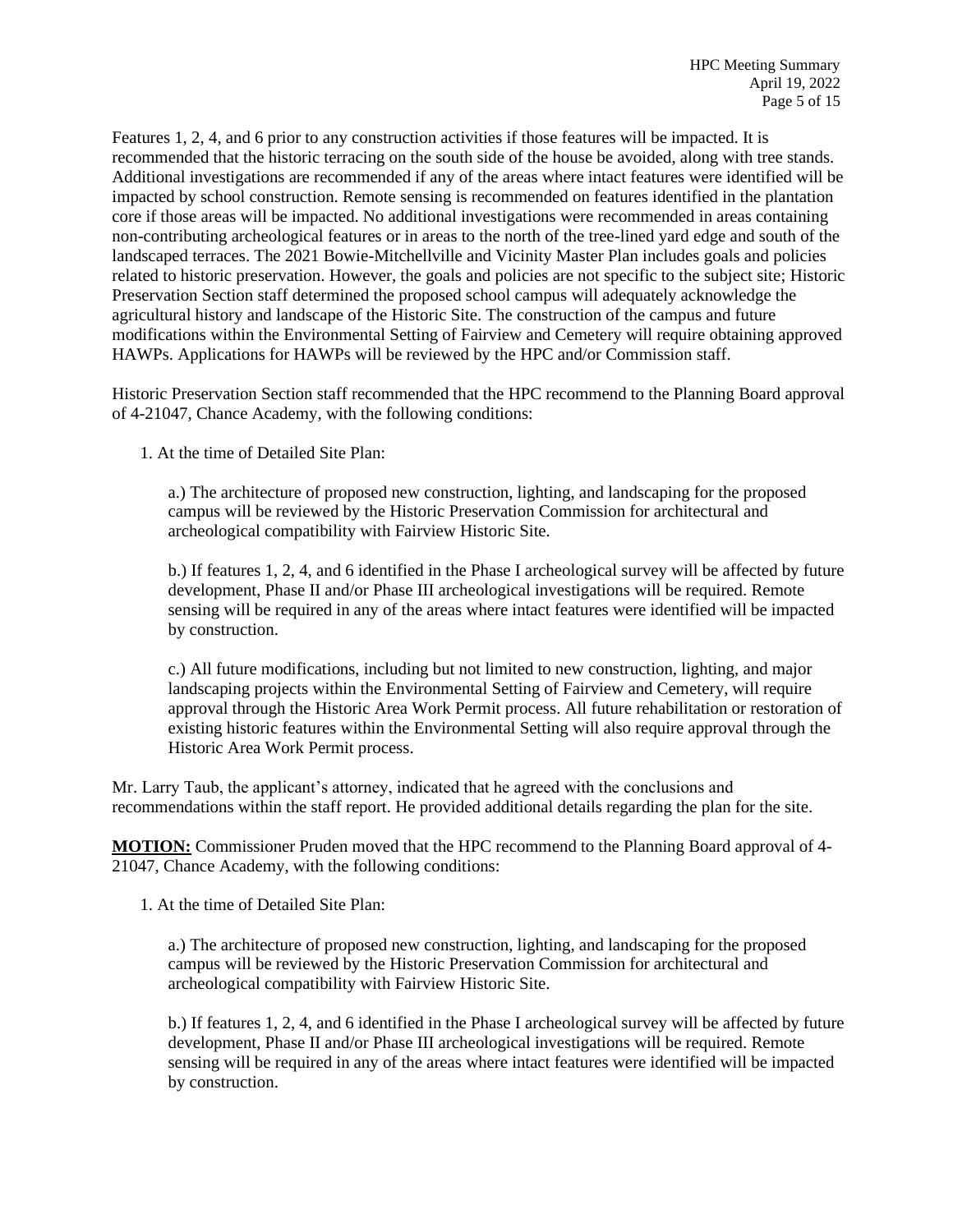c.) All future modifications, including but not limited to new construction, lighting, and major landscaping projects within the Environmental Setting of Fairview and Cemetery, will require approval through the Historic Area Work Permit process. All future rehabilitation or restoration of existing historic features within the Environmental Setting will also require approval through the Historic Area Work Permit process.

Commissioner Muckle seconded the motion. The motion was approved by roll call vote and without objection (5-0-1, Vice Chair Davidson voted "present").

Ms. Anna Bernanke, Ms. Sharon Bradley, Ms. Marnique Heath, and Mr. Matthew Palus provided a brief presentation on the Chance Academy project.

# **3. CSP-21004 & CP-21006, National View (contains Butler House, Historic Site 76A-014; adjacent to Mount Welby, Historic Site 76A-013)**

Dr. Stabler presented the staff report. The subject property contains the Butler House (76A-014/National Register), a Prince George's County Historic Site that was designated in 1981 and listed in the National Register of Historic Places in March 2005. The Butler House property is adjacent to Mount Welby (76A-013/National Register), also a Prince George's County Historic Site (designated in 1981), that is owned by the National Park Service and located within the Oxon Cove Farm. The Oxon Cove Farm property was listed in the National Register of Historic Places in September 2003. The Butler House is a three-bay, 2½ story wood-frame-and-log dwelling with a steeply pitched side-gable roof and a large, shed addition. The Butler House is significant for its association with the themes "African American experience, 1660-1865" and "The Freedmen's Bureau, 1865- 1872" as set forth in the Multiple Property Documentation for African American Historic Resources in Prince George's County, Maryland. Henry Alexander Butler, a free African American from Charles County, moved with his family to the property around 1853, and completed construction of the house. The property had been continuously associated with the Butler family since that time and until its recent sale to the applicant for the subject application. The Butler House, now in ruinous condition, and its associated property are nevertheless rare surviving examples of a documented pre-Civil War landholding/farmstead inhabited by a free African American family. According to Butler family oral history, the Butler house was begun in 1851 as a post office. The Butler family possesses receipts for taxes paid on the property by Henry Butler in 1859 and 1860. However, the property was not legally deeded to Butler until 1873. The Butlers turned their property into a small farm that included a chicken house, meat house, barns, and other agricultural buildings. Family photographs indicate that the Butlers lived a comfortable, middle-class life. They also enjoyed high status in the African American community. Henry Butler became a Reconstruction-era community leader, serving as trustee of the Freedmen's Bureau school near Oxon Hill. The Butlers associated with prominent African American Washingtonians including the first African American priest and a Mr. Lewis, master barber at the U.S. Capitol. The 1938 aerial photographs show another house to the south of the Butler House, which was demolished between 1984 and 1993. A third Cape Cod style house, to the south of the second house, was built on the Butler property in the 1940s. That house is still standing in ruinous condition. The property remained in the Butler family until it was sold to Harbor View Development, LLC in 2019. The property also holds potential to yield information about African American material culture. The Butler House meets Criterion A for listing in the National Register of Historic Places. The northern portion of the subject property was owned by several other African American families, including the Hattons and the Proctors.

The Mount Welby Historic Site/Oxon Cove Farm Historic District (76A-013) is adjacent to the subject property. Oxon Cove Farm is an agricultural complex, encompassing 14 buildings and two structures, which occupies a rural site in Prince George's County, Maryland, approximately ten miles south of Washington, D.C. in the vicinity of Oxon Hill, Maryland. The Oxon Cove Farm historic district is located on the crest of a ridge overlooking the east bank of the Potomac River, north of U.S. Interstate 95. The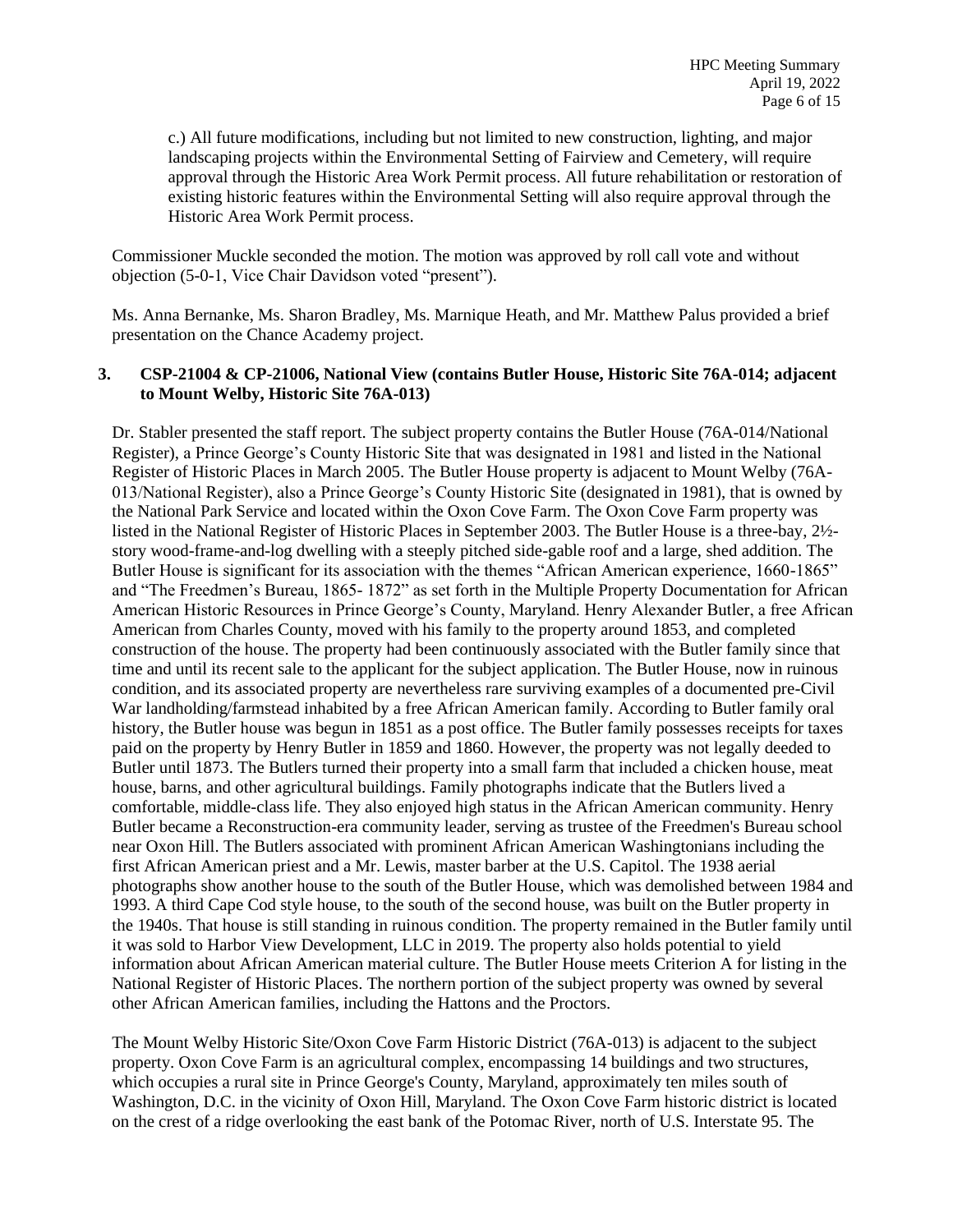historic themes important to the district include agriculture and mental health care. Oxon Cove Farm historic district was among the first agricultural complexes to be used as a therapeutic treatment center for the mentally ill. The house, Mount Welby, which was constructed in 1811 and substantially altered in the last quarter of the 19th century (c. 1891), is an unusual melding of a Federal-period house with the urban row house aesthetic of the Victorian period. In addition, the farmstead encompasses a fairly complete grouping of agricultural buildings dating from the early to late 19th century and is a rare reminder of the area's agricultural past.

A Phase I archeology survey was conducted on the subject property in October and November 2019. The fieldwork consisted of a pedestrian survey and shovel testing as the subsurface investigation. No historic artifact concentrations or scatters were noted on the surface. Artifacts recovered from subsurface investigations date from the prehistoric to modern periods. Prehistoric artifacts include debitage and nondebitage of local quartz related to tool making. One quartzite fire-cracked rock was recovered. The prehistoric artifacts were not found in any concentration and were scattered over an area 600 feet in length. A site was not designated for this diffuse artifact scatter. Cultural features identified include a combination well house and adjacent well east of the Butler House. An area to the southwest of the Butler House and to the east of the entry road was indicated to be a possible burial ground. The Phase II archeological investigation was conducted on sites 18PR1150, 18PR1152, and 18PR1153 between November 2021 and February 2022. Historic research established that the three sites were associated with the Henry Butler and Henry Hatton families, both of whom were free blacks prior to the Civil War. Overall, 5,161 artifacts were recovered from the excavation of site 18PR1150. Several above ground features were noted within site 18PR1150, including a cinder block septic tank (F1), a modern concrete well (F2), a historic brick-lined well (F3), and a domestic midden (F4). Since the burial place of the original Butler occupants is not known, it is possible that they may be buried on the property in the vicinity of a patch of periwinkle, mature boxwood, and some large oak trees.

The proposed development will be highly visible from the Mt. Welby Historic Site. Through the detailed site plan process, the applicant should work with Planning Department and HPC staff to reduce the visibility of proposed construction from the Mt. Welby Historic Site, as well as to address the effects of scale and massing of the development on the adjacent National Park. Bald Eagle Road, which extends north-south through the subject property, was a main artery of the north-south postal roads running from the New England colonies through New York, Philadelphia, and Baltimore to a point near Bladensburg. The branch that ran to the early settlements in Southern Maryland through the subject property was known as the River Road. During the Civil War Union troops and their provisions were moved up and down the road and cut it up so badly that a new road had to be built around and bypassing it. The road was then only used to access the Butler, Gray and Hatton residences. As much of this historic road as possible should be preserved within the development, possibly as a trail, and interpretive measures should discuss the significance of this ancient route. Due to the lack of intact cultural features and diagnostic artifacts found in the Phase II archeological investigations at sites 18PR1152 and 18PR1153, no further work was recommended on either site. Historic Preservation staff concurred with the report's findings and conclusions that no further work is necessary on sites 18PR1152 and 18PR1153. Staff also concurred that, if possible, the brick-lined well within site 18PR1151 should be filled and capped and preserved in place. If this is not possible, additional investigations may be requested. Staff also concurred with the report's findings and conclusions that the area of the site containing periwinkle should be investigated by mechanical means to determine if any human burials are present on the property. The applicant's consultant archeologist should also examine the areas below the ruins of the Butler House and in the vicinity of the house foundation to determine if significant intact archeological deposits or features are present.

Staff recommended that the HPC recommend to the Planning Board approval of CSP-21004 and CP-21006, National View with the following conditions: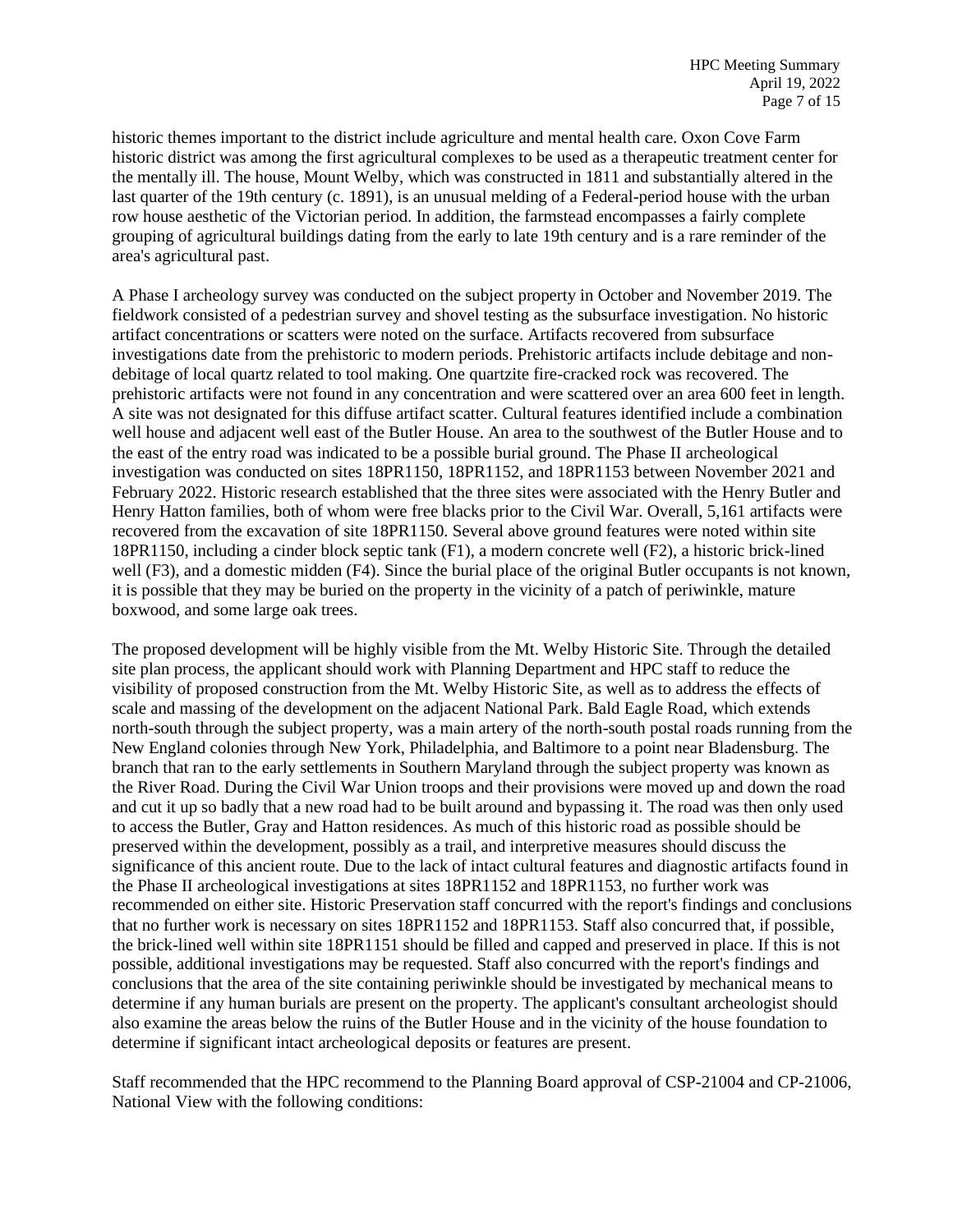1. Prior to approval of a detailed site plan, the applicant shall:

a. conduct Phase III archeological investigations on the brick-lined well and in the location of a possible burial ground associated with the Butler House Historic site, (76A-014). The applicant's consultant archeologist shall also examine the areas below and around the ruins of the Butler House and in the vicinity of the house foundation to determine if significant intact archeological deposits or features are present.

b. the applicant shall develop a comprehensive plan for permanently commemorating the history and significance of the property. These commemorative measures may include, but not be limited to, narrative and commemorative signage, web-based educational materials, and/or the potential reconstruction of the Butler House in whole or in part, as means of telling the unique story of the property. The location, character, and wording of any signage or commemorative features and any other educational or public outreach measures shall be reviewed by the Historic Preservation Commission and approved by M-NCPPC Historic Preservation staff. The comprehensive plan shall include the timing for the installation and/or launch for the commemorative measures.

2. Prior to the approval of any detailed site plan, the applicant, his heirs, successors and/or assigns shall ensure that the scale, mass, proportion, materials, architecture, lighting, and landscaping of any new construction within the viewshed of the Mount Welby Historic Site (76A-013) for compatibility with the Oxon Cove National Park.

3. Prior to the issuance of any grading permit, the applicant shall provide a final report detailing the Phase III investigations and ensure that all artifacts are curated at the Maryland Archaeological Conservation Laboratory in Calvert County, Maryland.

Ms. Traci Scudder, the applicant's attorney, thanked staff for their presentation, introduced the project team, and proposed amended language for Condition 2.

Discussion followed regarding the proposed change to the language included in Condition 2 of staff's recommendation.

Chairman Thompson asked staff if they had an informed technical opinion regarding the change in language as they had just received it. Dr. Stabler indicated that she felt it was acceptable, though she indicated the importance of noting that the Mount Welby Historic Site encompasses the entire parcel.

Mr. Thomas Mateya indicated that they had concerns about how to ensure that the new development would be compatible with the Mount Welby Historic Site and Oxon Cove National Park.

**MOTION:** Commissioner Pruden moved that the HPC recommend to the Planning Board approval of CSP-21004 and CP-21006, with the following conditions:

1. Prior to approval of a detailed site plan, the applicant shall:

a. conduct Phase III archeological investigations on the brick-lined well and in the location of a possible burial ground associated with the Butler House Historic site, (76A-014). The applicant's consultant archeologist shall also examine the areas below and around the ruins of the Butler House and in the vicinity of the house foundation to determine if significant intact archeological deposits or features are present.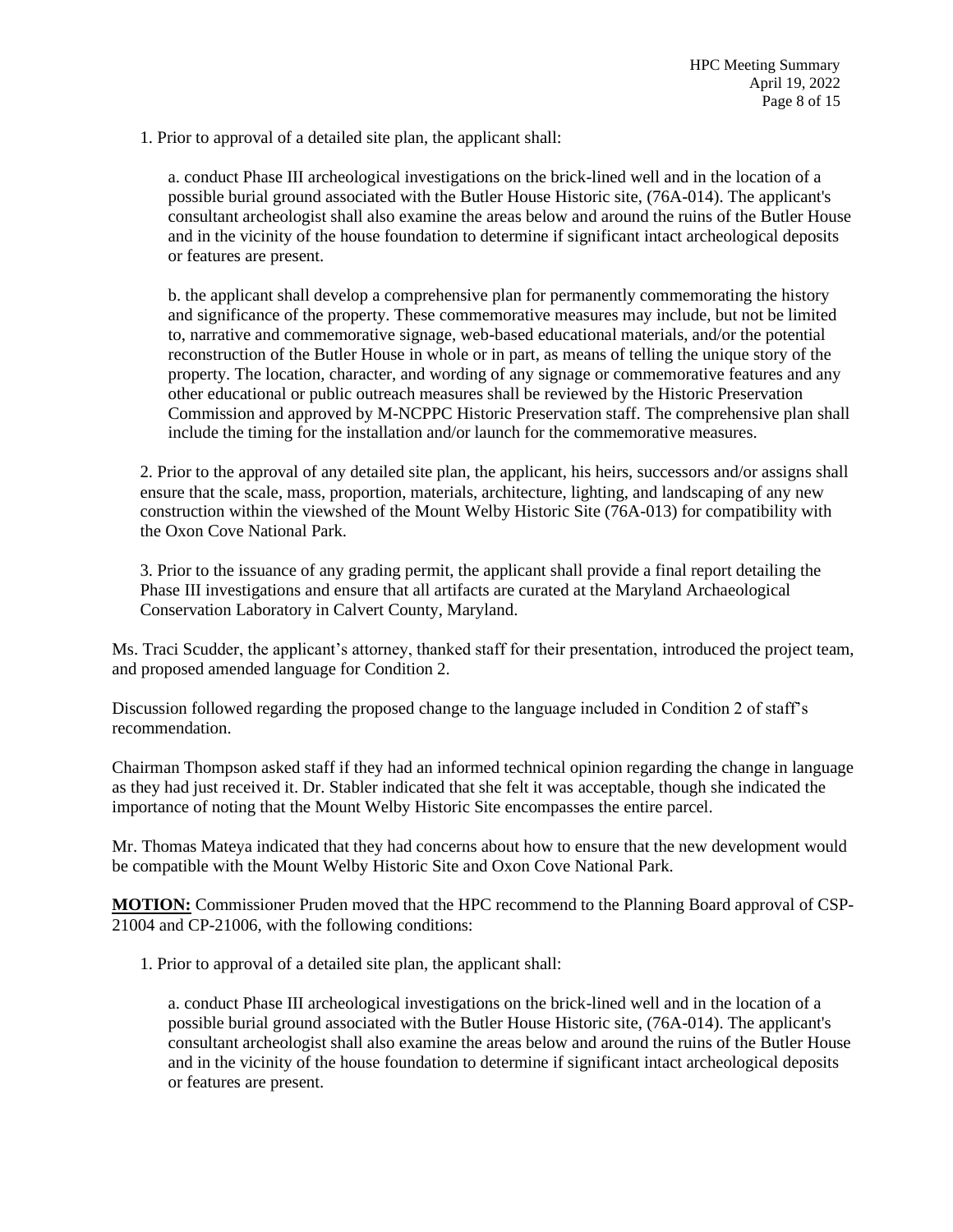b. the applicant shall develop a comprehensive plan for permanently commemorating the history and significance of the property. These commemorative measures may include, but not be limited to, narrative and commemorative signage, web-based educational materials, and/or the potential reconstruction of the Butler House in whole or in part, as means of telling the unique story of the property. The location, character, and wording of any signage or commemorative features and any other educational or public outreach measures shall be reviewed by the Historic Preservation Commission and approved by M-NCPPC Historic Preservation staff. The comprehensive plan shall include the timing for the installation and/or launch for the commemorative measures.

2. Prior to the approval of any detailed site plan, the applicant, his heirs, successors and/or assigns shall give special attention to the scale, mass, proportion, materials, architecture, lighting, and landscaping of any new construction within the viewshed of the Mount Welby Historic Site (76A-013).

3. Prior to the issuance of any grading permit, the applicant shall provide a final report detailing the Phase III investigations and ensure that all artifacts are curated at the Maryland Archaeological Conservation Laboratory in Calvert County, Maryland.

Chairman Thompson seconded the motion. Commissioner Reff indicated that he was uncomfortable with the proposed language change in Condition 2. Chairman Thompson indicated that he was also uncomfortable with the language change, specifically with the omission of the word "compatible."

Commissioner Reff moved that the HPC amend the motion so that Condition 2 reads: "Prior to the approval of any detailed site plan, the applicant, his heirs, successors and/or assigns shall ensure that the scale, mass, proportion, materials, architecture, lighting, and landscaping of any new construction within the viewshed of the Mount Welby Historic Site (76A-013) are compatible with the Oxon Hill National Park." Chairman Thompson seconded the motion. The motion was approved by roll call vote and without objection (5-0-1, Vice Chair Davidson voted "present"). The amended motion was then approved by roll call vote and without objection (5-0-1, Vice Chair Davidson voted "present").

# **D. Historic Property Evaluations**

# **1. John and Mary White House (Documented Property 68-103-01)**

Mr. Gross presented the staff report. The John and Mary White House is a two-story dwelling constructed circa 1927, featuring a Craftsman-style front porch and shed-roofed rear addition. The exterior of the house is clad in stucco, with half timbering in the gables of the main volume and the front porch. The roof is clad in brown asphalt shingles and features exposed rafter tails and pyramidal-capped brackets under the gable overhang. The foundation of the main volume and porch is molded concrete block, while the rear addition sits on a foundation of CMU block. A brick chimney pierces the center point of the roof ridge. The poured concrete front porch likely replaced an earlier frame porch; its roof is supported by triple square columns resting on brick piers, with roof brackets under the gable overhang. A non-historic turned wood railing that previously enclosed the porch has been removed. The one-over-one and simulated-divided-light vinyl sash windows found throughout the house are modern replacements, as is the steel half-light, two-paneled front entry door. A detached one-car garage is located at the southwest corner of the property, clad in vinyl siding with an asphalt shingle roof. Landscaping on the property includes a small front lawn and shrubs enclosed by a painted wood picket fence atop a brick retaining wall, and a rear lawn. The resource occupies a 0.115-acre property on the west side of 41st Avenue, between Newark Road and Newton Street. The surrounding area is characterized by dense single-family residential development consisting largely of bungalows on similarly sized properties, with commercial uses fronting Bladensburg Road one block to the north.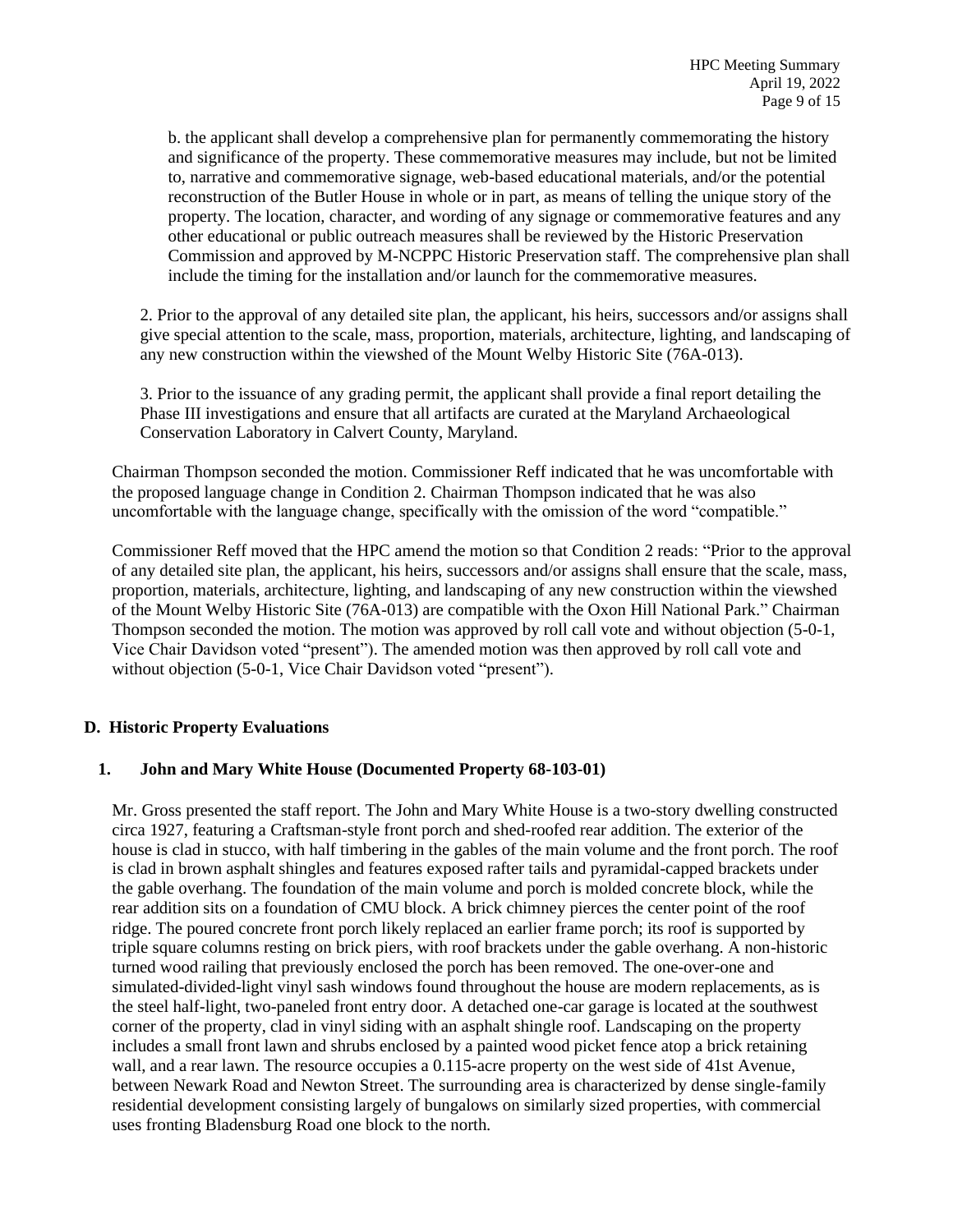The John and Mary White House is located in Section 1 of Colmar Manor, which was platted by the J.W. Holloway Company in July 1918 on land that had been owned to that point by the Shreve family. The subject property, comprising the north (rear) half of five lots in Block 2, remained undeveloped through several changes of ownership through the mid-1920s. Ivan and Mae Wilson purchased the property in two transactions in 1924 and 1926, and it is likely that the subject house was constructed in late 1926 or early 1927. The Wilsons defaulted on their mortgage at some point before 1934, and the Hyattsville Building Association sold the subject property to John S. White and his wife, Mary C. White, in August 1935

John Sylvester White, Sr. (1893–1960) was a native of Philadelphia, Pennsylvania. In July 1927, he was elected the first mayor of Colmar Manor following the town's incorporation in February of that year, the first of several elected positions he would hold during his career. After declining a nomination to stand for re-election as mayor in 1929, White returned to public life in 1934 with his election to the Maryland House of Delegates. Following his departure from the House after three consecutive terms, White ran unsuccessfully for Maryland Attorney General in 1946 and for U.S. Congress in 1952. Both John and Mary White were active in numerous local civic and political organizations.

John Sylvester White, Jr. (1919-1988), the oldest of John and Mary White's children, worked as an actor in New York City in the 1940s and appeared on television as early as 1949. The role for which he is best known is Michael Woodman, the curmudgeonly high school vice principal on the ABC sitcom *Welcome Back, Kotter*. White appeared in all four seasons of the show, which aired from 1975 to 1979. White lived in Hawaii for the last five years of his life and died in September 1988.

Following the death of Mary White, the subject property was conveyed by John S. White, Jr. to the three children of his deceased sister, Mary M. Killeen, who then sold it to Steven and Sharon Hubbard in March 1980. The Hubbards sold the property in 1990 to Beverley P. Johnson, who sold it to Janice M. Wellington in 2004. The current owner, Douglas W. Bowles, purchased the property in April 2010.

The John and Mary White House is significant as a substantially intact example of Craftsman style architecture dating from the early period of development in the Town of Colmar Manor. The property also embodies the heritage theme of streetcar suburb development in Prince George's County in the early twentieth century. The resource is also significant for its association with John Sylvester White, Sr., an attorney who served as Colmar Manor's first mayor and later Maryland state delegate; his wife, Mary, who was active in local civic and political affairs; and their eldest son, television actor John Sylvester White, Jr. The John and Mary White House retains both its essential form and its character-defining Craftsman details. The existing one-story rear addition is likely not original, but an addition of similar dimensions appears on a 1939 Sanborn fire insurance map. The exposed rafter tails, half-timbered gables, roof brackets, and triple porch columns remain. The original garage is largely intact. Certain material alterations have occurred that should be considered in light of HPC Policy #1-87, "Evaluating Integrity, Degree of Alteration, and Scarcity and Frequency." The existing windows and steel front entry door are all modern replacements; these alterations represent "critical" (irreversible) changes as defined by the Policy. The original front porch has been replaced with poured concrete and its original railing has been removed. The owner states that a new railing is currently being fabricated based on the Gordon Van Tine "Roycroft" model brochure. Although the garage has been sided in vinyl, the Policy defines this change as "detrimental" (reversible) because the original metal cladding remains. Policy #1-87 states that a property's integrity should be considered in the context of the scarcity of the resource type it represents, with a less restrictive standard of integrity applied when few or no other similar properties exist in the Inventory of Historic Resources. Although there are several Craftsman-style dwellings currently designated as historic sites, the John and Mary White House is an unusual full two-story example of the style and would be the first structure designated as a historic site in the Town of Colmar Manor.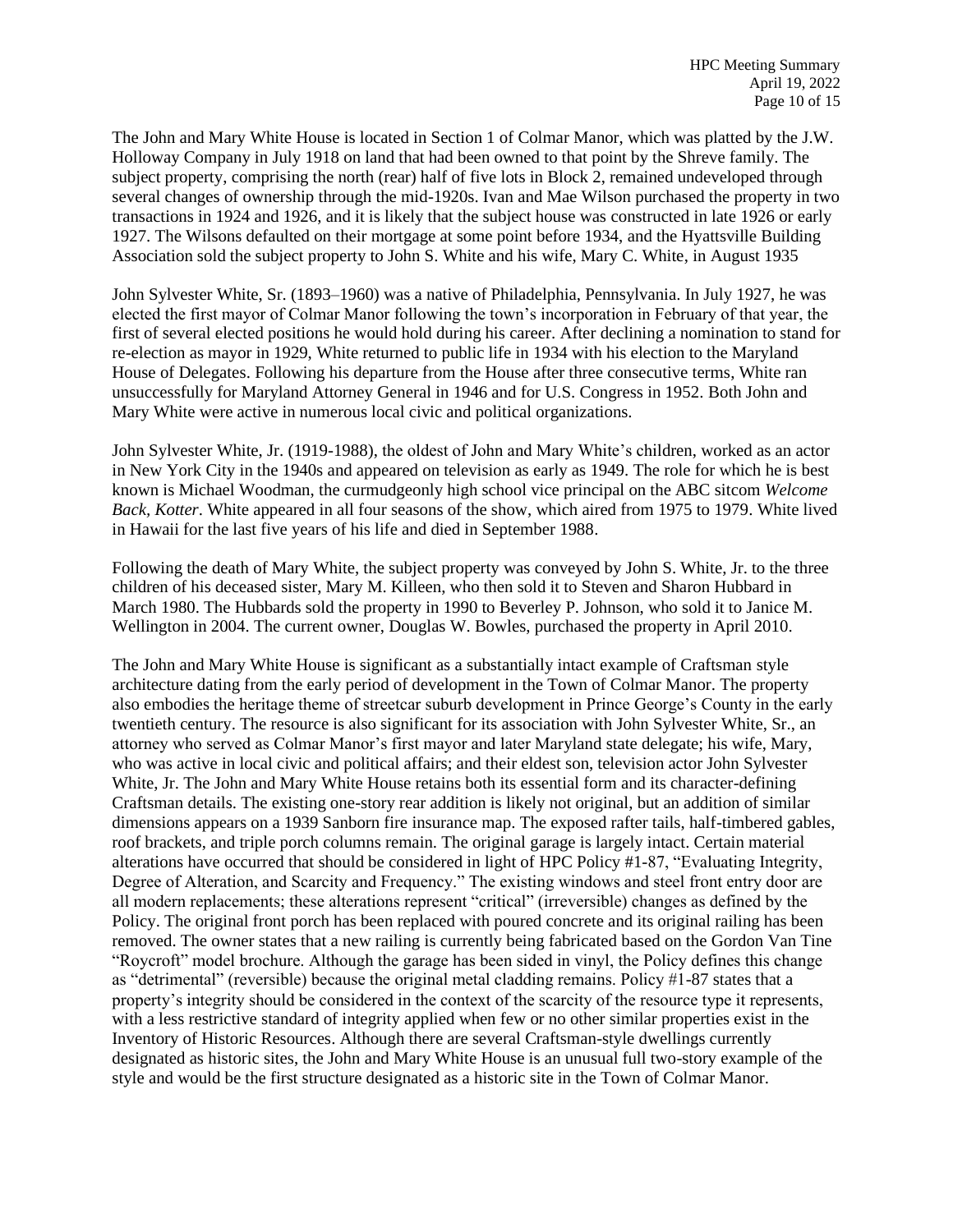Staff concluded that the John and Mary White House meets three of the nine designation criteria of Subtitle 29-104(a):  $(1)(A)(iv)$ ,  $(2)(A)(i)$ , and  $(2)(A)(v)$ . Staff further concluded that, in weighing the alterations that have been made to the structure since its original construction, the John and Mary White House can be found to possess sufficient integrity to convey, represent, or contain the values and qualities for which it is judged significant. Staff recommended that the HPC recommend to the Planning Board and District Council that the John and Mary White House, Documented Property 68-103-01, and its 0.115 acre Environmental Setting (North half of Lots 24-28 in Block 2, Colmar Manor), be designated a Prince George's County Historic Site as meeting the following criteria in Subtitle 29-104(a):  $(1)(A)(iv)$ ;  $(2)(A)$  $(i)$ ; and  $(2)(A)(v)$ .

Mr. Doug Bowles, owner of the John and Mary White House, indicated that he has worked diligently on restoring the house for the twelve years that he has owned it. He indicated that he and the community feel that the house is special and significant to the history of Colmar Manor.

**MOTION:** Commissioner Pruden moved that the HPC recommend to the Planning Board and District Council that the John and Mary White House, Documented Property 68-103-01, and its 0.115-acre Environmental Setting (North half of Lots 24-28 in Block 2, Colmar Manor), be designated a Prince George's County Historic Site as meeting the following criteria in Subtitle 29-104(a): (1)(A)(iv); (2)(A) (i); and  $(2)(A)(v)$ . Commissioner Muckle seconded the motion. The motion was approved by roll call vote and without objection (5-0, Commissioner Branch-Miles was absent for the vote).

# **2. Dunblane Site/Magruder-McGregor Family Cemetery (Historic Resource 78-010)**

Dr. Stabler presented the staff report. The Magruder-McGregor Family Cemetery is located in a field in the northwest section of a 79-acre parcel. The cemetery lies on a rectangular landform measuring about 45 feet from north to south and about 70 feet east to west. Although no longer enclosed, two limestone pillars at the west end of the cemetery indicate the presence of a former fence. Graves consist of at least six rows of headstones with four additional stones present near the eastern boundary of the site. Several of the headstones are broken. While most of the stones date to the nineteenth century, two stones are of twentieth century origin. The Dunblane Site and Magruder-McGregor Family Cemetery was the location of the colonial house known as "Dunblane." Dunblane was constructed sometime around 1720 by John Magruder (1694-1750). The manor housed many generations of the Magruder family that played a prominent role in the area's history. One of the oldest homes in Prince George's County, Dunblane was destroyed by a gas explosion on April 4, 1969. The family cemetery, containing approximately 25 graves, is all that remains of the site. The former house known as Dunblane was a small, one-and-a-half story structure, with stuccoed brick walls on three sides and a front façade consisting of logs covered with clapboards. The roof was a steeply pitched saltbox type with the lower slope facing the rear. A later, twostory frame addition was offset to the rear of the house.

The Dunblane Site and Magruder-McGregor Family Cemetery is sited on the Dunblane patent granted to Alexander Magruder on June 26, 1671. The name came from the town of Dunblane in Perthshire, Scotland, which was home to the Magruder clan. Alexander, born in Scotland, was living in the colonies by 1653. Upon his death in 1676, he left Dunblane to two of his five sons - James and John Magruder. A codicil in Alexander Magruder's will stated that if his eldest three sons, John, James, and Alexander died without issue, then the survivor of the three would inherit the deceased's land. After the death of his brother John, James Magruder became the sole owner the Dunblane patent. James died in 1704 and Dunblane passed to Samuel Magruder. Samuel Magruder served as High Justice and Captain of the Militia for Prince George's County in 1696, Justice of the Prince George's County Court in 1697, and in the House of Assembly in 1704 and 1707. Upon his death in 1711, Samuel devised Dunblane, described as "the plantation and 250 acres belonging unto it" to his son John Magruder, who served as a representative for Prince George's County in the House of Burgesses from 1728 to 1745. John Magruder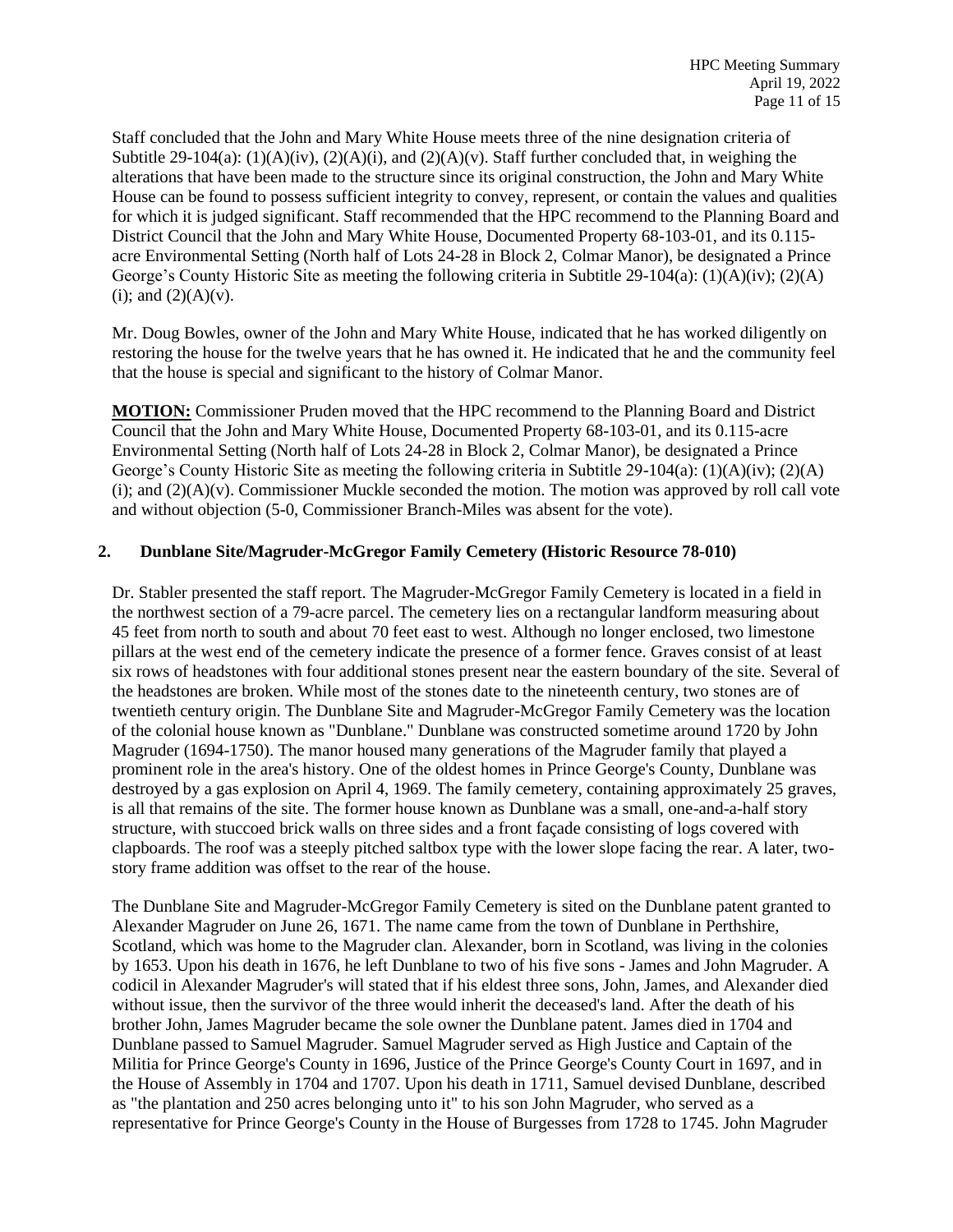is believed to have constructed the house on the Dunblane land patent around the time of his marriage to Susannah Smith in 1715.

It does not appear that any additional burials were made in the Magruder Family Cemetery after it was sold out of the family. Many of the McGregors were buried in Epiphany Cemetery in Forestville beginning in the early twentieth century. In 1930 Charles Raphael and Margaret Ellen Carrick purchased the property which was now a little more than 79 acres and retained possession of the property until 1998. Sometime after 1945, part of the property began to be used for a disposal company and a few buildings were constructed on the northern portion and another cluster of buildings were built south of the Dunblane house. In 1969, the house was destroyed as a result of a gas leak. In 1998 Raymond Carrick sold the entire parcel to Carroll David Case and Horace G. Baldwin. The property continued to be used both for the disposal business and for agricultural purposes and a new office building was constructed in the former location of the Dunblane manor house sometime after 2000.

Although the Dunblane house was destroyed by a gas explosion in 1969, the Magruder-McGregor Family Cemetery retains a high degree of integrity of location, setting, design, materials, feeling, and association. The cemetery is located on a small rise and remains in its original location. A cadaver dog survey conducted outside the boundaries of the family cemetery indicated that additional burials are located to the west of the family cemetery. These burials are likely those of some of the people who were enslaved and died on the Dunblane plantation. The burial ground contains the remains of members of the prominent Magruder family, who occupied the land on which it is located from the early eighteenth through the early twentieth century. Some of the stones are broken, cracked, and misplaced from their original locations, but all stones remain within what is believed to be the boundary of the burial ground. Some of the enslaved laborers who lived on the property are also believed to have been buried around the outside of and to the west of the family cemetery. The burial ground's integrity of setting and feeling may be altered if the proposed housing development is constructed next to it. The burial ground is in its original location, retains its historic dimensions, and retains its entry feature. It is set on a raised area between several agricultural fields. The burial ground is not regularly maintained and is overgrown with greenbrier. There are several cedar trees around what appears to be the edges of the burial ground. Burials are arranged in at least six rows, with tombstones marking most of the graves. The oldest burials appear to be those on the western side of the cemetery nearest in the second row from the western edge of the cemetery.

Staff concluded that the Dunblane Site and Magruder-McGregor Family Cemetery meets six of the nine criteria of Subtitle 29-104(a): (1)(A)(i), (1)(A)(iii), (1)(A)(iv), (2)(A)(i), (2)(A)(iv), and (2)(A)(v). Staff recommended to the HPC that the Magruder-McGregor Family Cemetery and its 0.3393-acre Environmental Setting (part of Tax Map 82, Grid F4, Parcel 19 [as shown in the exhibit provided by the applicant]) be designated a Prince George's County Historic Site as meeting the following criteria of Subtitile 29-104 (a): (1)(A)(i), (1)(A)(iii), (1)(A)(iv), (2)(A)(i), (2)(A)(iv), and (2)(A)(v).

**MOTION:** Commissioner Pruden moved that the Magruder-McGregor Family Cemetery and its 0.3393 acre Environmental Setting (part of Tax Map 82, Grid F4, Parcel 19 [as shown in the exhibit provided by the applicant]) be designated a Prince George's County Historic Site as meeting the following criteria of Subtitile 29-104 (a): (1)(A)(i), (1)(A)(iii), (1)(A)(iv), (2)(A)(i), (2)(A)(iv), and (2)(A)(v). Commissioner Branch-Miles seconded the motion. The motion was approved by roll call vote and without objection (6- 0).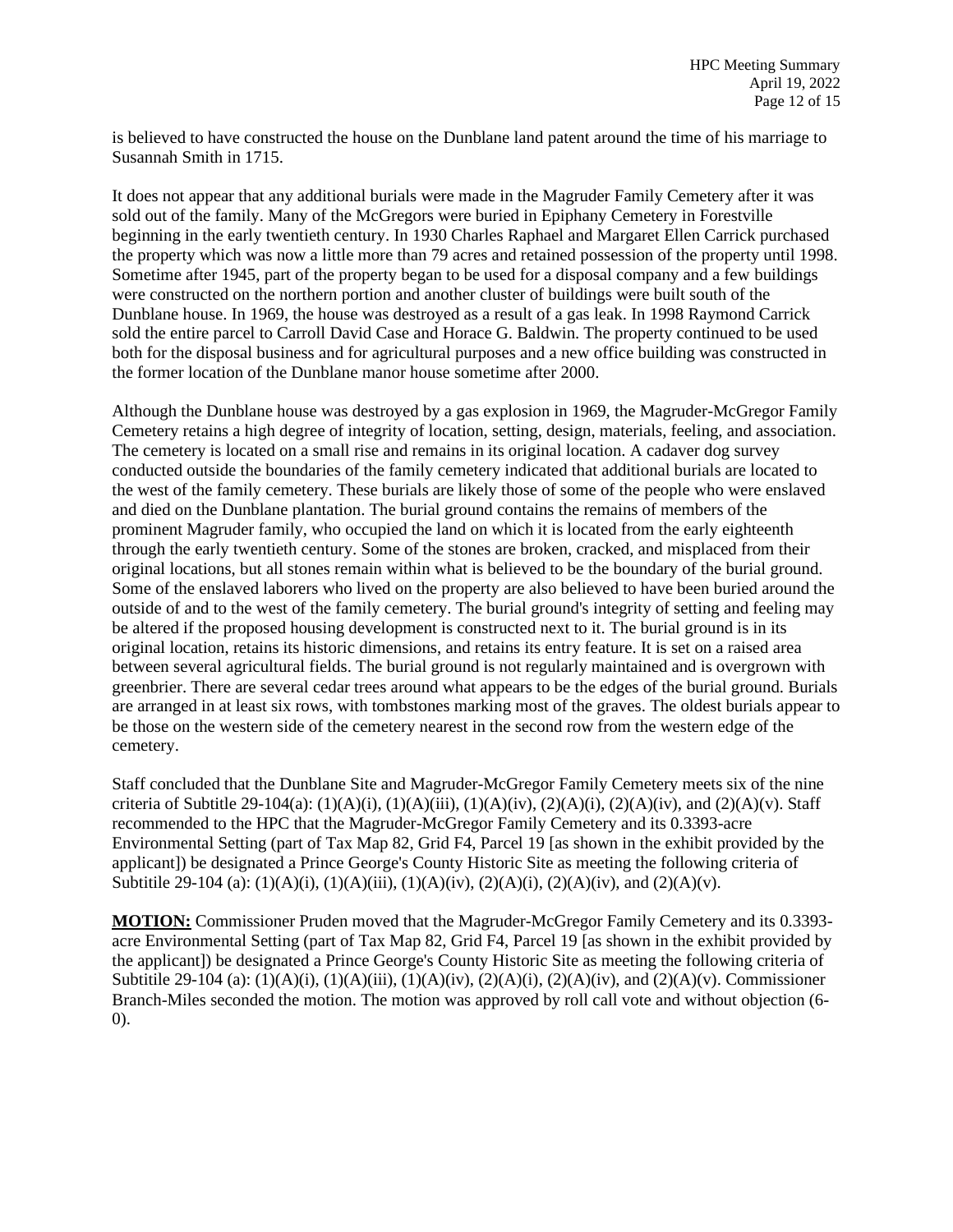# **E. Historic Area Work Permit**

#### **1. 2022-011, Lown House (Historic Site 68-010-35)**

Mr. Tana presented the staff report. The W.G. Lown House is a large two-story gable roof frame dwelling of irregular plan, set on a small knoll, fronting on Gallatin Street in the Hyattsville National Register Historic District. The house dates to 1891, and is characterized by its steeply pitched, cross-gabled roof. The five-bay north, main facade has a central projecting bay beneath a cross gable. At attic level is a tripartite window, a central 2-over-1 sash flanked by two fan-shaped windows. The upper gable is wood shingled, with a wooden sunburst panel in the triangular gable peak. The projecting central bay is flanked by an east and west entrance door. An entrance porch shelters the doors, crossing the projecting bay and wrapping around its east and west sides, forming a "U" shape. The porch has slender turned and chamfered posts and the crown-molded cornice overhangs the decorative frieze, which is cut to form pointed arches above each porch bay.

The W. G. Lown house is significant as a large, fine example of a Victorian suburban dwelling. It has been the home of several prominent residents of Hyattsville since its construction in 1890. William G. Lown purchased Lots 34 through 37 of Wine and Johnson's First Addition to Hyattsville in 1890 and the house was constructed soon afterwards at a cost of approximately \$2,000. Lown was a coffee wholesaler, whose business, Greenleaf Coffee and Spice Mills, was located at 7th and C Streets, S.W. in Washington, D.C. Lown sold the subject property in 1892 to Richard E. White, Secretary of a Building and Loan Association. He owned the Lown House through 1927, when it was acquired by Smith W. Brookhart, a United States Senator from Iowa. The Brookharts owned the Lown House through 1944 and may have completed the remodeling dating from that period. Despite the circa 1940s alterations, the house has retained much of its original Victorian detail on the interior and exterior.

The applicant has proposed the replacement of an existing termite-damaged sill plate and structural wood beam with pressure treated members of the same dimensions (6" x 6"). This work will require the temporary supporting of the floor framing and slight elevation of the floors to relieve pressure on the affected sill plate and beam. The brick piers that support the structural wood beam will also be replaced with new steel columns set on concrete footings. Staff recommended that the HPC approve HAWP 2022- 011 as meeting provisions 1, 2, 3, and 4 of Subtitle 29-111(b) and Standards 1 and 2 of the Secretary of the Interior's *Standards for Rehabilitation*, with the following condition:

1. The applicant and their contractors must stop work and contact staff if they find any artifacts or anything else of potential archeological interest during any ground disturbance.

**MOTION:** Commissioner Pruden moved to approve HAWP 2022-011 as meeting provisions 1, 2, 3, and 4 of Subtitle 29-111(b) and Standards 1 and 2 of the Secretary of the Interior's *Standards for Rehabilitation*, with the following condition:

1. The applicant and their contractors must stop work and contact staff if they find any artifacts or anything else of potential archeological interest during any ground disturbance.

Commissioner Branch-Miles seconded the motion. The motion was approved by roll call vote and without objection  $(6-0)$ .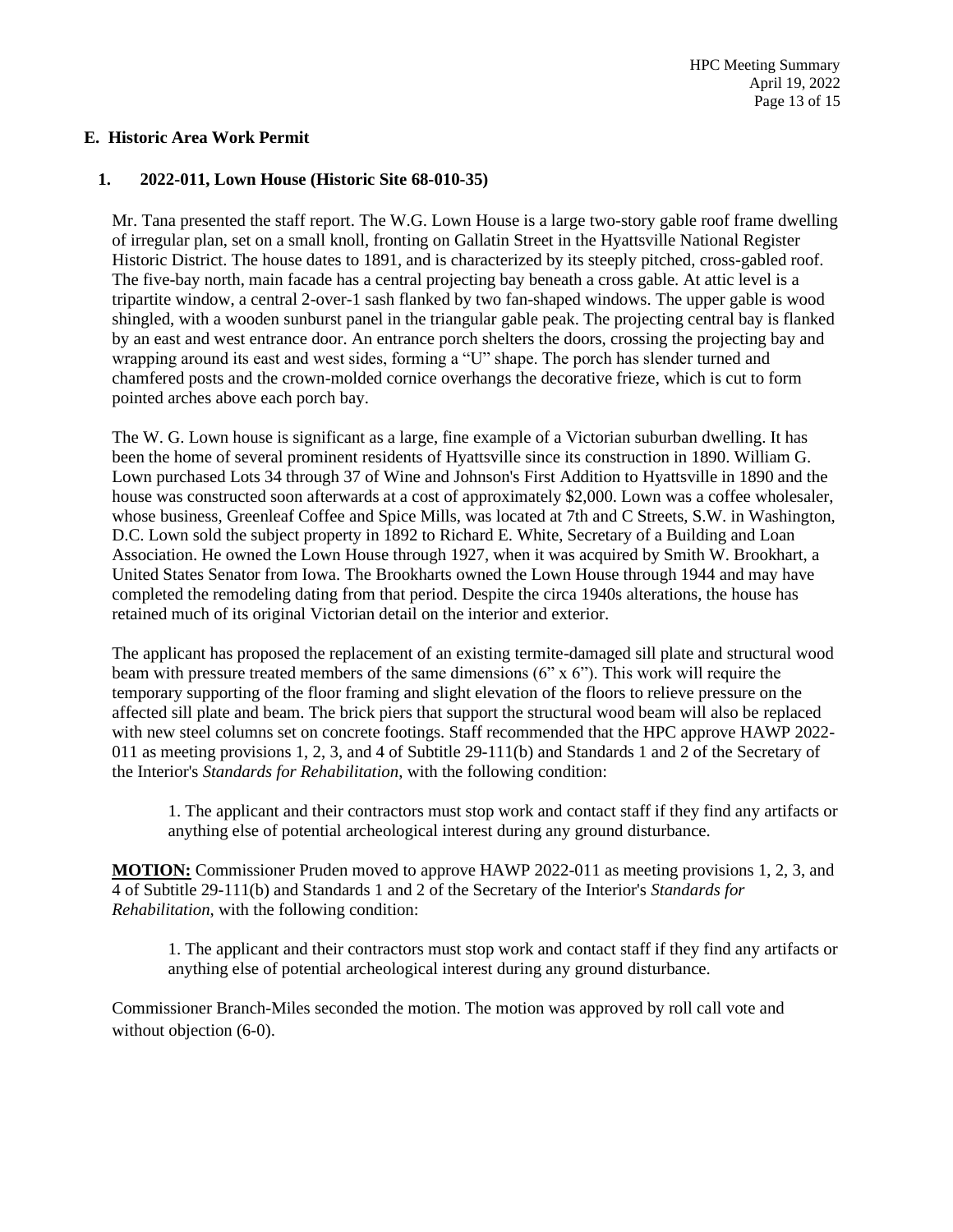# **F. Review of Phase III Archeological Work Plan**

# **1. Archeological Site 18PR1172 (associated with Kildare, Historic Site 76B-007)**

Dr. Stabler presented the staff report. The data recovery (Phase III) work plan was prepared to address impacts to archeological site 18PR1172 related to the proposed redevelopment of the Kildare property. Site 18PR1172 is the archeological component associated with the Kildare Historic Site (76B-007). Archeological resources anticipated at site 18PR1172 relate to the seventeenth through early twentieth century occupation of the property. These resources include foundation remains, a possible refuse disposal pit, areas of artifact concentration, and postholes indicating the location of buildings, structures, or fence lines. The primary objectives of the Phase III data recovery excavations will be to determine the presence, nature, and integrity of eighteenth and nineteenth century deposits or features identified within Site 18PR1172, and to characterize those features within their local and regional contexts. A key area of research will include focused archival research to determine specifically who occupied the property during the eighteenth century and how the property was used. Focused analysis of the material remains recovered from archaeological deposits at site 18PR1172 will allow a better understanding of regional economic and social patterns and may also provide additional information on who occupied the property and for how long. Research questions developed for site 18PR1172 as part of the archaeological data recovery plan seek to clarify the overlapping periods of occupation represented at the site and provide insight into the similarities and differences between site 18PR1172 and other archaeological sites in the region. Archival research focused on the early period of site occupation, prior to Dr. Heiskell's ownership, will be valuable in interpreting the results of the data recovery investigations. Research thus far has only broadly examined site occupation prior to the mid-nineteenth century, focusing instead on developing a historic context that includes the entire range of historic site use from the mid-eighteenth century through the late twentieth century.

# **G. Update from Department of Parks & Recreation**

Mr. Gross presented the monthly update from the Department of Parks & Recreation.

# **H. Commission Staff Items**

# **1. HAWP Staff Sign Offs**

There were no further questions.

# **2. Properties of Concern**

Mr. Gross presented a brief description of the list of Properties of Concern.

# **3. Referrals Report**

There were no further questions.

# **4. Correspondence Report – No Correspondence Report**